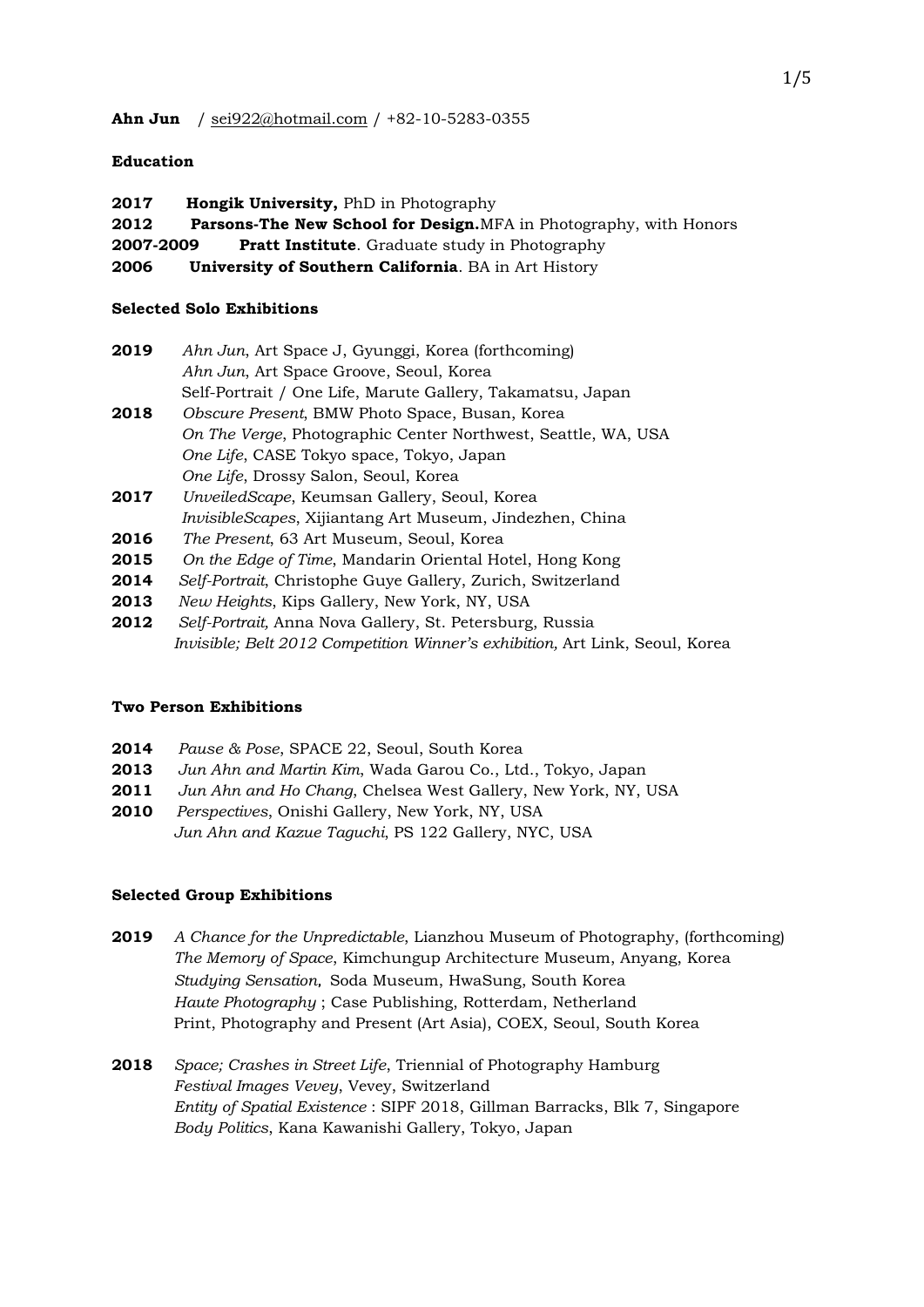*In Print Out of Print*, The Reference, Seoul, Korea

- **2017** *If Art Can Start A New Again*, Lishui International Photography Festival, China Asia Woman Artists, Jeonbok Museum of Art, Korea *Judgment Reservation*, BEXCO, Busan, Korea
- **2016** *Ich*, Schirn Kunsthalle, Frankfurt, Germany *Photography*, Phillips London, UK Secret Garden, Seoul Museum, Seoul, Korea

Me in the Photography, Daegu Photo Biennale Special Exhibition, Daegu, Korea International Young Artist's Exhibition, BongSan Cultural Center, Daegu, Korea Dream and Routine, YangPyung State Museum, Korea

- **2015** *As Far as the Mind Can See*, exd' 15 -Picadeiro Real Do Museu Nacioal Dos Choches, Lisboa, Portugal -Palacio Dos Correios, Porto *Camera Work*, The Sheila C. Johnson Design Center (Parsons), New York, NY USA Photo London, Somerset House, London, UK *Portfolios*, Hanmi Photography Museum, Seoul, Korea
- **2014** *Epilogue*, Total Museum of Contemporary Art, Seoul, Korea Hyper-Active, Parsons Design Center, Shanghai, China *Double Mirror*, American University Museum, Washington DC, USA NAS 2014, Namu Modern and Contemporary Gallery, Seoul, Korea
- **2013** *Space Invaders,* Space K, Daegu, Korea *Same Figure, Different Dreams*, Korea University Museum, Seoul, Korea *Contemporary Art of South Korea*, Tjibaou Culture Center, Noumea, New Caledonia *The Youth Code*, Christophe Guye Galerie, Zurich, Switzerland *Ulsan International Photography Festival*, Ulsan Cultural Arts Center, Ulsan, Korea *Wonder Works*, Cat Street Gallery, Hong Kong …ing, Keumsan Gallery, Seoul, South Korea
- **2012** *Rookie Photo Festival*, Hongik University Museum, Seoul, Korea  *Beyond Bridge*, Bridge Gallery, Seoul, Korea *Pride of Place*, YeoSu International Art Festival, Yeosu, Korea *The Unfamiliarity*, Cais Gallery, Hong Kong  *A Vision Across Boundaries*, VT Art Salon, Taipei, Taiwan *GwangHwaMoon International Art Festival*, Main Exhibition Hall 1 Sejong Center for the Porforming Arts, Seoul, Korea *The Unfamiliarity*, Cais Gallery, Seoul, Korea  *The Private City*, Keumsan Gallery, Seoul, Korea *Hong Kong in my Mind*, AHAF Special Exhibition, Mandarin Oriental, HK  *Hong Kong in my Mind*, Keumsan Gallery, Seoul, Korea
- **2011** *Photo Review* (Special Exhibition2; part of Seoul Photo Festival) Seoul Museum of Art(서울시립미술관), Seoul, Korea  *Contemporary Interpretations of Beauty in the Museum*, Education Center The State Hermitage Museum, Saint Petersburg, Russia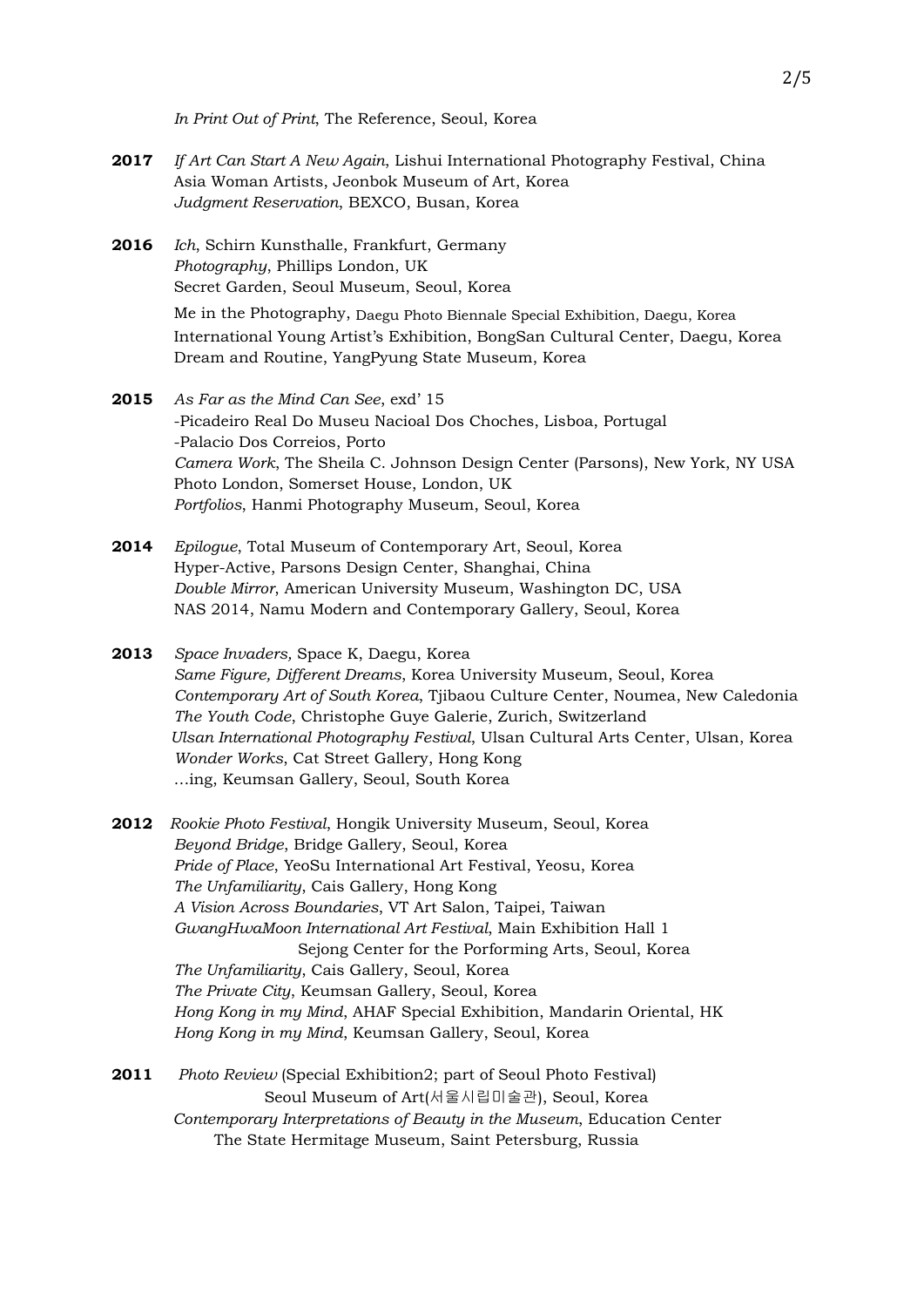*Parsons Festival*, New York, NY, USA *Aliosha Gorskok* (Traveling show) -Petrozavodsk City Exhibition Hall, Petrozavodsk, Russia -Lenin Street, 58a, Part of the "White Nights Festival", Perm, Russia

- **2010** *States of Flux*, Aperture Gallery, NYC, USA *Aliosha Gorskok*, Thomas Werner Gallery, New York, NY, USA *The Fade*, Paper Mill Gallery, Sydney, Australia  *Aliosha Gorskok* , Krasnoyarsk Museum Center, Russia
- **2009** *Reflections*, Fitton Center of Creative Art, Hamilton, OH, USA *Some Place Like Home*, Dan Cooney Gallery, New York, NY USA *Global Identity: Through Our Eyes*, UN Plaza German Consulate, New York, NY, USA
- **2008** *Inflating*, Aswoon Gallery, Brooklyn DUMBO, NY, USA *Preeminent Origins*, Lucky Gallery, Brooklyn, NY, USA

#### **Monograph**

**2018** *One Life*, CASE publishing, Japan *Self-Portrait*, Akaaka, Japan

#### **Bibliography**

- **2019** *Body* (written by Nathalie Herschdorfer), Thames Hudson, UK
- **2018** *Street. Life. Photography : Seven Decades of Street Photography* (edited by Sabine Schnakenberg), Kehrer, Berlin, Germany
- **2016** *Ich***,** Schirn Kunsthalle, Frankfurt, Germany
- **2014** *World Atlas of Street Photography*, Jackie Higgins, pp. 32-33, 386-389 Yale University Press, USA/ Thames Hudson, UK *Eyes of Nikon,* pp. 68-73, DD Wave, Japan, USA, Asia

### **Public Collections**

GoEun Photography Museum, Busan, Korea (고은사진미술관), Museum of Modern and Contemporary Art, Korea (국립현대 미술관 미술은행) HanHwa, Korea (한화) Space 22, Seoul, Korea (스페이스 22) Ujung Foundation, Korea (유중재단) Harbor City, Hong Kong Statoil, Norway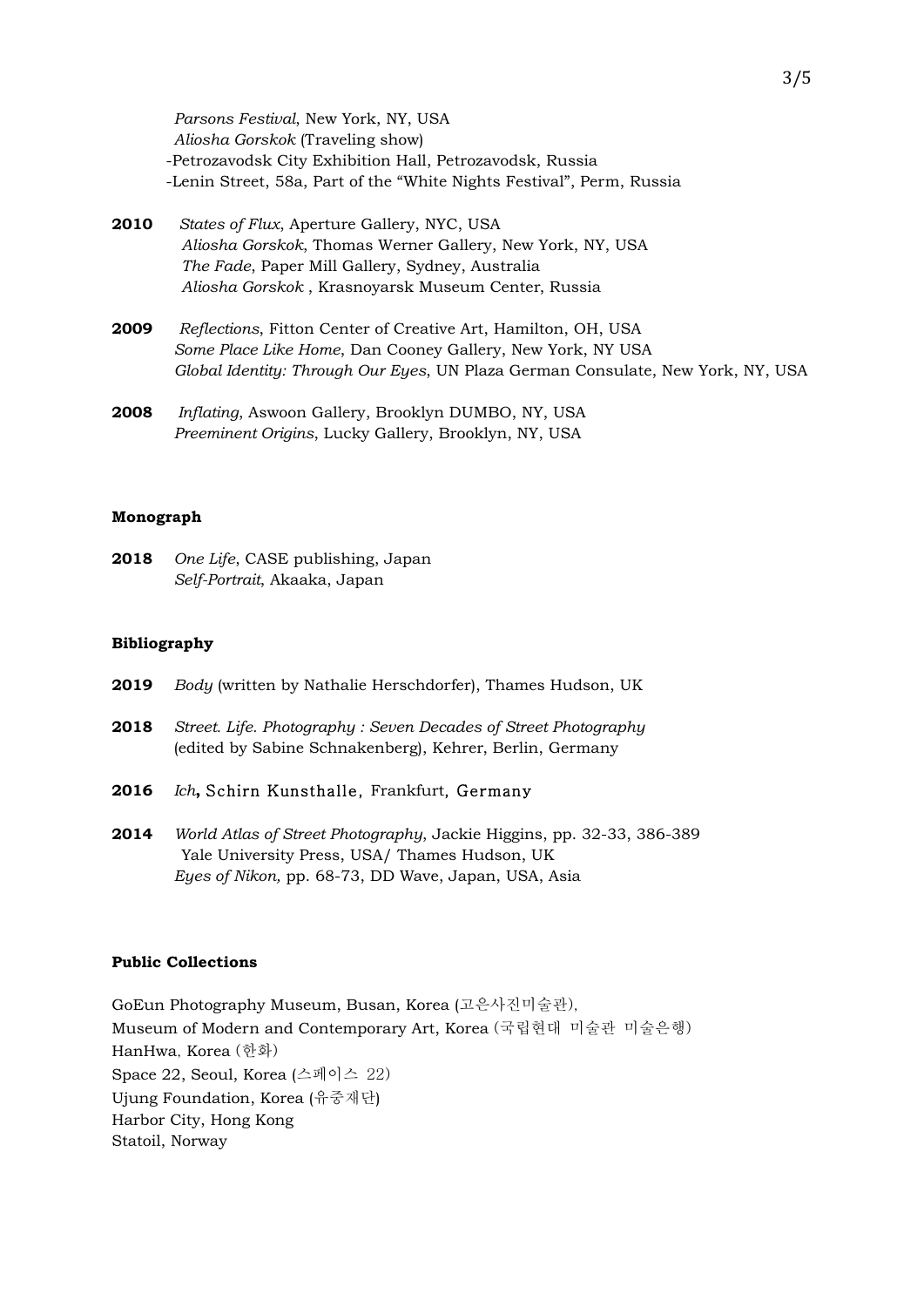### **Lecture**

**2018** *Asia Talks : Ahn Jun On The Verge*, Seattle Art Museum, Seattle, USA (Jan 31)

### **Awards/Honors**

- **2016** Emerging Artist, 63 Art Museum, Seoul, Korea
- **2013** Asian Artist to Watch in 2013, South China Morning Post, Hong Kong Ones To Watch, British Journal of Photography, UK
- **2011** 2011 Graduate Directory, Wallpaper\* Magazine, UK

# **Selected Press/ Review**

**2016 Lufthansa Magazine,** Art and Seoul, Oct issue ( http://magazin.lufthansa.com/xx/en/travel-en/art-and-seoul/ )

**2015 ARTE tv.** La Corée du Sud, le pays aux multiples miracles, France/Germany (http://www.arte.tv/guide/fr/051370-001/la-coree-du-sud-le-pays-aux-multiples-miracles )

**Voices of Photography**, SHOUT, Taiwan

(http://www.vopmagazine.com/shout/ )

동방유행, Korea

# **2014 Fox News**, USA

(http://www.foxnews.com/travel/slideshow/2014/04/10/15-epic-selfies-that-will-getyour-heart-racing/#/slide/article-25653-1cf043ab00000578-220-64x642 )

 **IDEAT Magazine**, France  **Daily Telegraph**, UK  **ELLE**, France

**2013** Selbstporträts auf Wolkenkratzern by Anja Tiedge, **Spiegel Online**, Germany (http://www.spiegel.de/reise/fernweh/wolkenkratzer-fotografin-jun-ahn-keine-zeit-fuerhoehenangst-a-933204.html ) *Eprise De Vertige*, **Liberation**, pp. 32-33, November 15, France

(http://www.liberation.fr/photographie/2013/11/15/eprise-de-vertige\_947287 ) *Portfolio: Jun Ahn,* **Digital Photography**, August 2013, Germany, US

*Youth Code: Jun Ahn*, **BMI Magazine**, July 2013, Worldwide *Portfolio: Skyskraperenglen*, **Aftenposten**, July 2013, Norway

*Ahn Jun*, **Plus Eighty One Magazine**, Summer 2013,Vol. 60, Japan

 *Imagenes Del Deseo; Fotograias De Ahn Jun*, **FAHRENHEIT Magazine**, June 2013, Spain *Edge of Time*, **Popular Photography Magazine**, May 2013, USA *New Heights*, **Foreign Policy**, March,April, 2013, USA

(http://www.foreignpolicy.com/articles/2013/03/04/new\_heights )

*PHOTOSHOCK; Jun Ahn, la Terra vista dal cielo*, **Arte,** April 2013, Italy